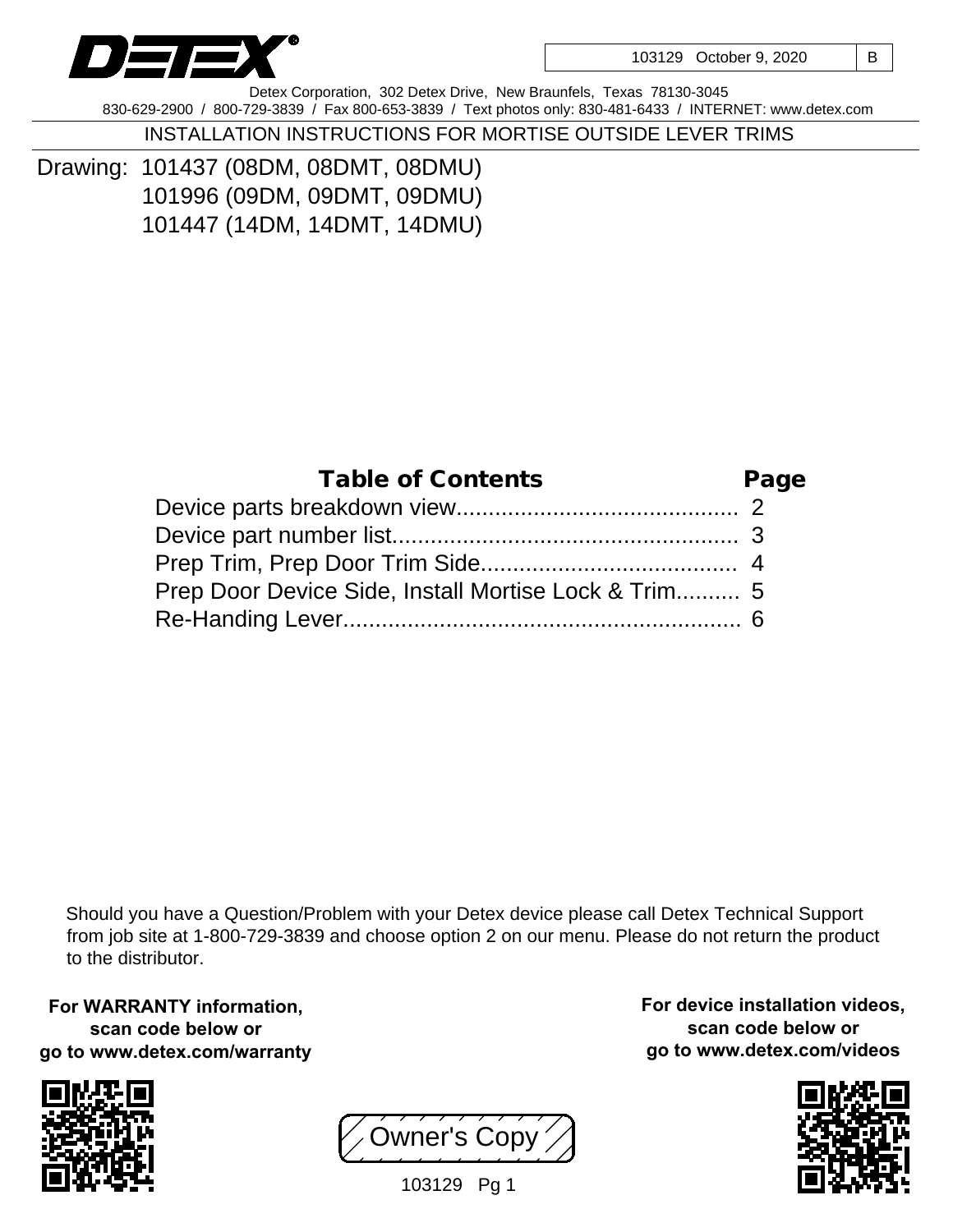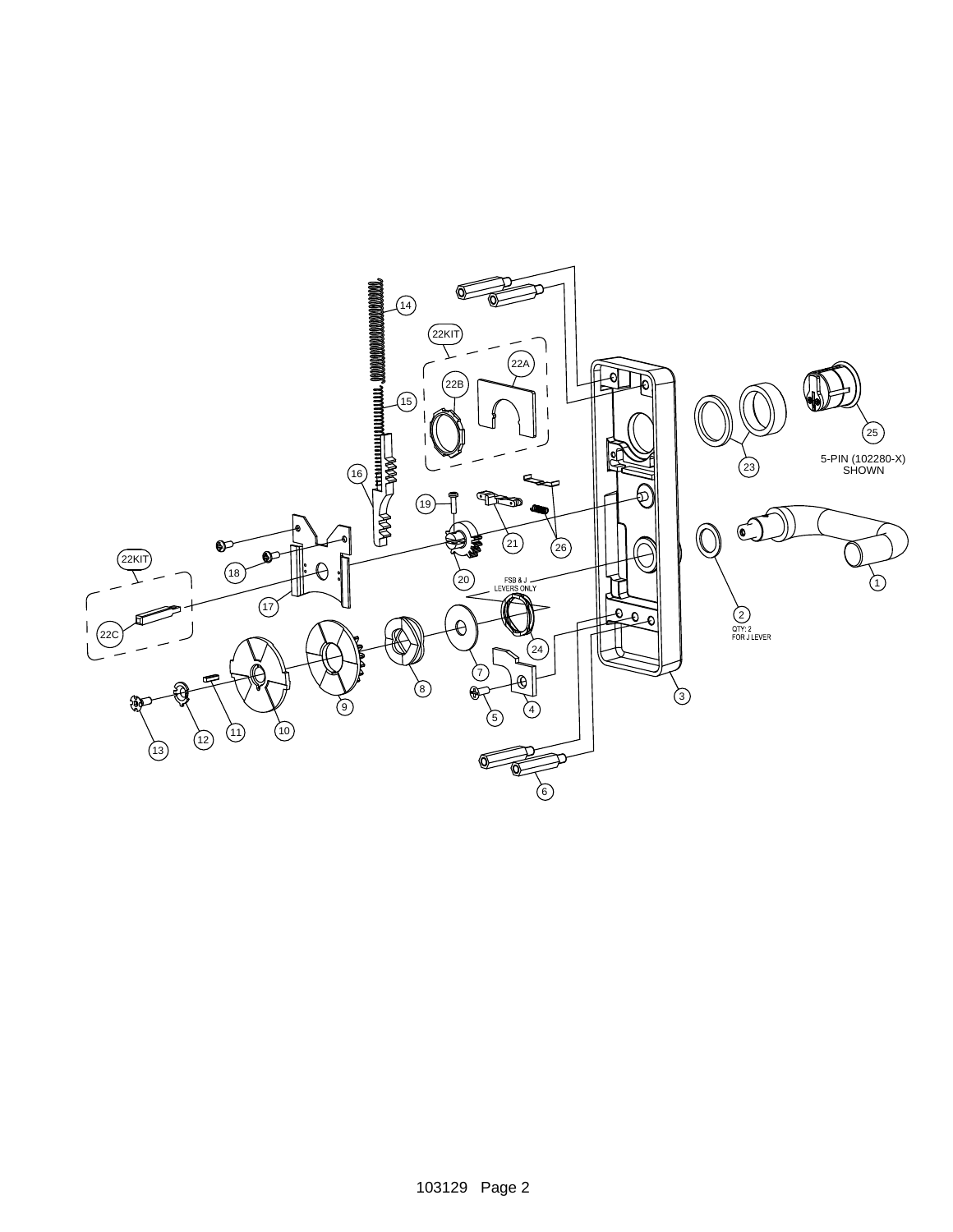|                                                            | PARTS BREAKDOWN |                    |                |                                                        |
|------------------------------------------------------------|-----------------|--------------------|----------------|--------------------------------------------------------|
| Tools Required:                                            | Item            | P/N                | QTY            | Description                                            |
| <b>Safety Glasses</b>                                      |                 | 106264-7           |                | LEVER ASSY, Q, 626                                     |
| <b>Power Drill</b>                                         |                 | 106264-14          |                | LEVER ASSY, Q, 693                                     |
| <b>Tape Measure</b>                                        |                 | 106264-15          |                | LEVER ASSY, Q, 695                                     |
| Level                                                      |                 | 101376-7           |                | LEVER ASSY, S, 626                                     |
| <b>Pencil</b>                                              |                 | 101376-14          |                | LEVER ASSY, S, 693                                     |
| <b>Center Punch</b>                                        | 1               | 101376-15          | $\mathbf{1}$   | LEVER ASSY, S, 695                                     |
| #2 and #3 Phillips Screw Drivers                           |                 | 101375-7           |                | LEVER ASSY, U, 626                                     |
| Drill bits:                                                |                 | 101375-14          |                | LEVER ASSY, U, 693                                     |
| 5/16"                                                      |                 | 101375-15          | $\overline{2}$ | LEVER ASSY, U, 695                                     |
| 1/2"<br>3/4"                                               |                 | 101374-7           |                | LEVER ASSY, T, 626                                     |
|                                                            |                 | 101374-14          |                | LEVER ASSY, T, 693<br>LEVER ASSY, T, 695               |
|                                                            |                 | 101374-15          |                | WASHER, FLAT, 1"x0.02 THK (J LEVER ONLY)               |
| Your particular part or configuration<br>may not be shown: | $\overline{2}$  | 106603<br>100851   | $\mathbf{1}$   | WASHER, FLAT, 1"x0.06 THK (ALL EXCEPT J LEVER)         |
|                                                            |                 | 101373-9           |                | ESCUTCHEON ASSY, 08DM / 09DM, BP1, 630 FINISH          |
| Contact Detex technical support                            | 3               | 101459-9           | 1              | ESCUTCHEON ASSY, 14DM, BP1, 630 FINISH                 |
| at 800-729-3839 (option 2)                                 | 4               | 100771             | $\mathbf{1}$   | STOP, ROTATIONAL                                       |
|                                                            | 5               | PP-5305-108        | $\mathbf{1}$   | SCREW, MACH, 10-24 X 1/2 PFH                           |
|                                                            | 6               | 100777             | 4              | STANDOFF, HEX                                          |
|                                                            | $\overline{7}$  | 100775             | $\mathbf{1}$   | WASHER, FLAT                                           |
|                                                            | 8               | 103047             | $\mathbf{1}$   | <b>CLUTCH SPRING</b>                                   |
|                                                            | 9               | 103043             | $\mathbf{1}$   | <b>BOTTOM GEAR, WIDE</b>                               |
|                                                            | 10              | 103044             | $\mathbf{1}$   | TORQUE PLATE, WIDE                                     |
|                                                            | 11              | 103994             | $\mathbf{1}$   | KEY, SHEAR PIN, STEEL                                  |
|                                                            | 12              | 100821             | $\mathbf{1}$   | <b>WASHER CLUTCH</b>                                   |
|                                                            | 13              | 102536-1           | $\mathbf{1}$   | SCREW, 10-24, CUSTOM                                   |
|                                                            | 14              | 100766             | 1              | SPRING, RETURN                                         |
|                                                            | 15              | 101509             | $\mathbf 1$    | SPRING, RETURN, HELPER                                 |
|                                                            | 16              | 101436             | $\mathbf{1}$   | RACK ASSEMBLY                                          |
|                                                            | 17              | 100753             | $\mathbf{1}$   | <b>COVER PLATE</b>                                     |
|                                                            | 18              | PP-5378-106        | $\overline{2}$ | SCREW, MACH, 8-32 x 3/8 PPH                            |
|                                                            | 19              | PP-5367-108        | $\mathbf{1}$   | SCREW, MACH, 6-32 x 1/2 PPH                            |
|                                                            | 20              | 100762             | $\mathbf{1}$   | <b>TOP GEAR</b>                                        |
|                                                            | 21              | 101993             | $\mathbf{1}$   | <b>LOCK SLIDE</b>                                      |
|                                                            | 22KIT           | 105673-2           | $\mathbf{1}$   | LEVER TRIM HARDWARE KIT                                |
|                                                            | 22A             | 100754             | 1              | PLATE, CYLINDER POSITION                               |
|                                                            | 22B             | 100783             | 1              | NUT, HEXAGON, CYLINDER                                 |
|                                                            | 22C             | 103218             | $\mathbf{1}$   | SHAFT, INPUT (MORTISE)                                 |
|                                                            | 23              | 100572-9           | 1              | <b>CYLINDER COLLAR, SHORT</b><br>CYLINDER COLLAR, TALL |
|                                                            | 24              | 100752-9<br>105964 | 1              | WASHER, WAVE                                           |
|                                                            |                 | 103800-626         |                | CYLINDER HOUSING, SFIC, MORTISE, 7 PIN, CHROME         |
| FOR ITEM 25                                                | 25              | 102281-7-X         | 1              | CYLINDER, MORTISE, 5 PIN, CHROME                       |
| "-X" REFERS TO                                             |                 | 101997             |                | SPRING, COMPRESSION, 09 TRIM (09 function only)        |
| <b>KEY CODE</b>                                            | 26              | 100773             | 1              | FLAT SPRING LOCKING (08 function only)                 |
| AA-KK                                                      |                 |                    |                |                                                        |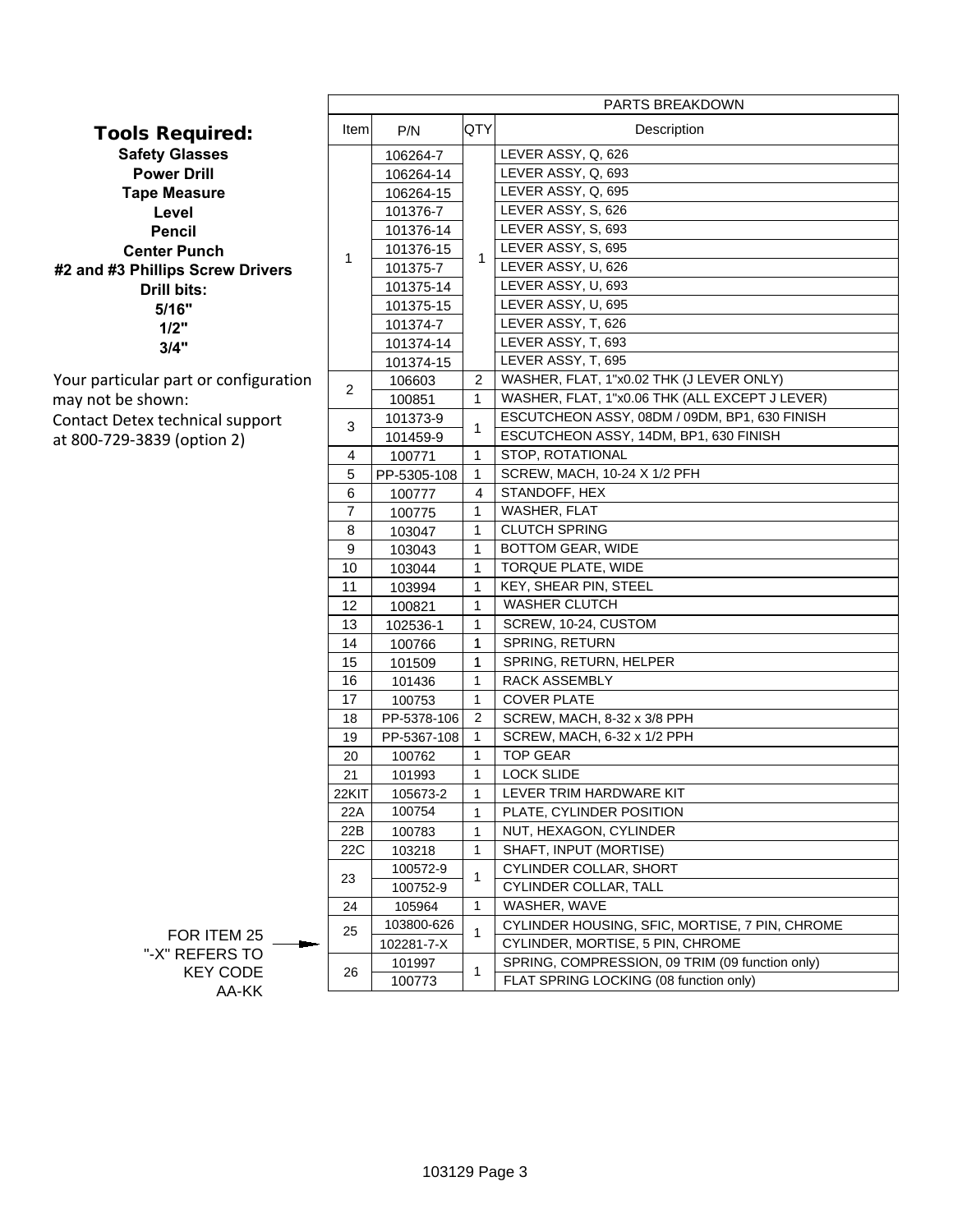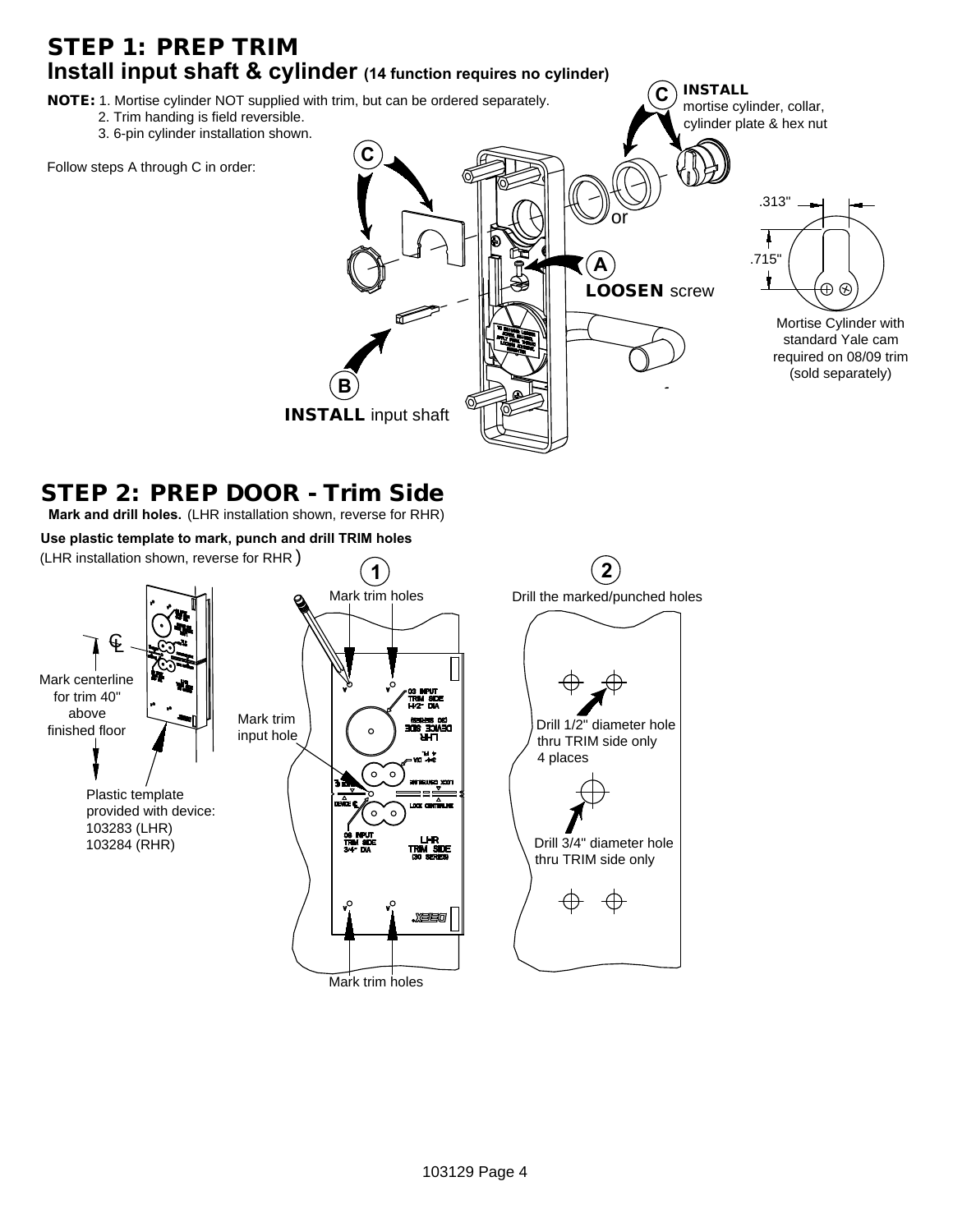## STEP 2: PREP DOOR - Mortise - Device Side



## NOTE:

1) For a retrofit application, remove mortise lock (if required) and device before installing new trim.



TRIM INSTALLATION COMPLETE Continue installation using device instructions 101349